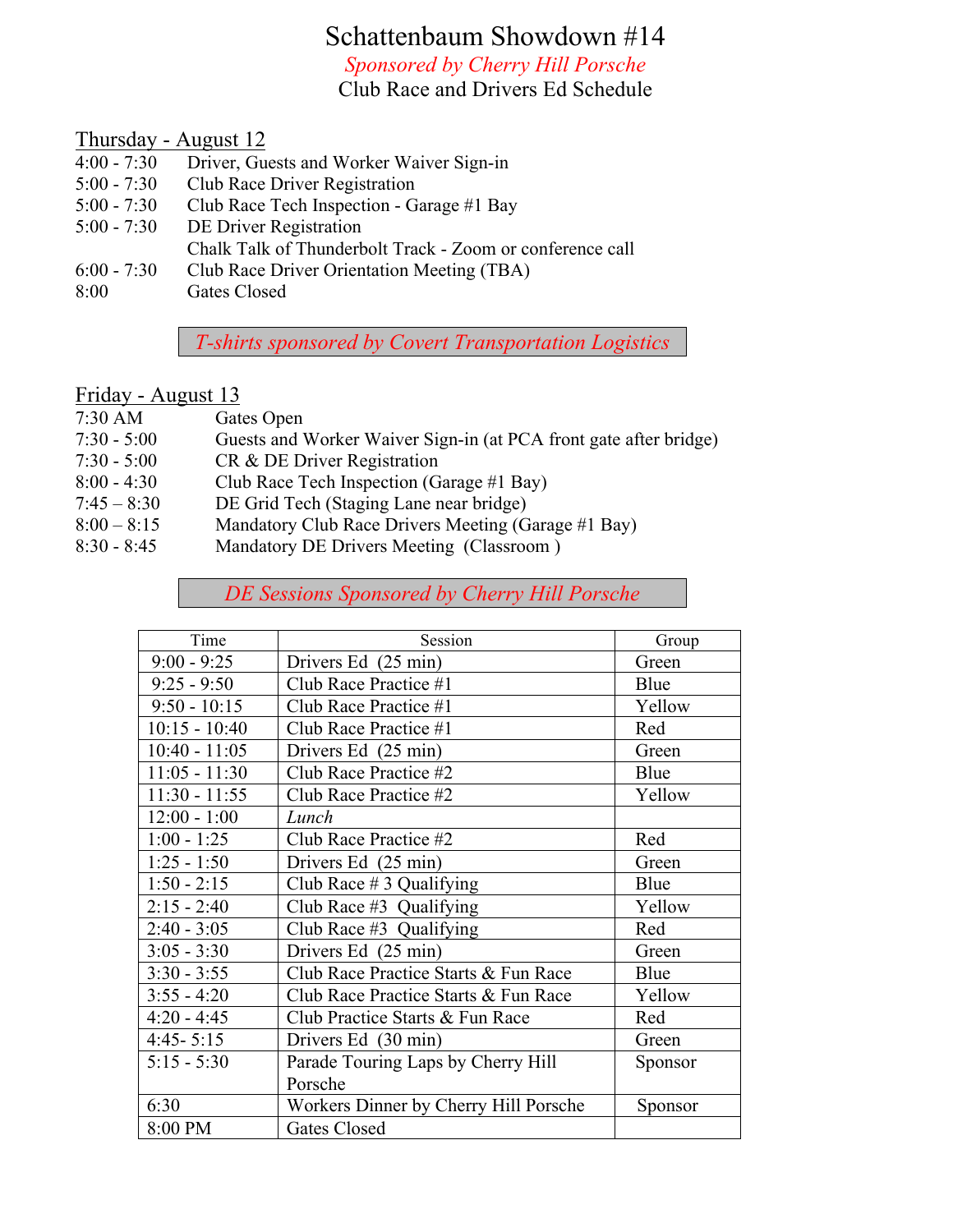## Schattenbaum Showdown #14

*Sponsored by Cherry Hill Porsche* Club Race and Drivers Ed Schedule

#### Saturday - August 14

- 7:30 Gates Open
- 8:00 4:00 New DE Drivers Registration
- 8:00 4:00 Club Race Tech Inspection (Garage # 1 Bay)
- 7:45 8:30 DE Grid Tech (Staging Lane)
- 8:00 8:15 Mandatory Club Race Drivers Meeting (Garage # 1 Bay)
- 8:30 8:45 Mandatory DE drivers Meeting (Classroom) Volunteer Workers Meeting (Front Gate Area)

*T-shirts sponsored by Covert Transportation Logistics ---*

*Pace Car Sponsored by Cherry Hill Porsche*

| Time                                                                                                                                           | Session                                             | Group  |  |  |
|------------------------------------------------------------------------------------------------------------------------------------------------|-----------------------------------------------------|--------|--|--|
| $9:00 - 9:25$                                                                                                                                  | Drivers Ed (25 min)                                 | Green  |  |  |
| Morning Club Race warm-ups are open to Enduro co-drivers.                                                                                      |                                                     |        |  |  |
| $9:25 - 9:40$                                                                                                                                  | Club Race Warm-ups                                  | Blue   |  |  |
| $9:40 - 9:55$                                                                                                                                  | Club Race Warm-ups                                  | Yellow |  |  |
| $9:55 - 10:10$                                                                                                                                 | Club Race Warm-ups                                  | Red    |  |  |
| $10:10 - 10:35$                                                                                                                                | Drivers Ed (25 min)                                 | Green  |  |  |
| $10:35 - 11:15$                                                                                                                                | Club Race 1 (30 min) 40 min window                  | Blue   |  |  |
| $11:15 - 11:55$                                                                                                                                | Club Race $1(30 \text{ min})$                       | Yellow |  |  |
| $11:55 - 12:05$                                                                                                                                | Make up time                                        |        |  |  |
| $12:05 - 1:05$                                                                                                                                 | Lunch                                               |        |  |  |
| $1:05 - 1:45$                                                                                                                                  | Club Race 1 (30 min)                                | Red    |  |  |
| Sprint Race 1 fastest lap sets grid for Sprint Race 2, Fastest lap from Sprint Race 2<br>sets grid for Sprint Race 3. Points Races start here. |                                                     |        |  |  |
| $1:45 - 2:10$                                                                                                                                  | Drivers Ed (25 min)                                 | Green  |  |  |
| $2.10 \pm 0.50$                                                                                                                                | $(1, 1, D_1, \ldots, 2, (20, \ldots), 10, \ldots),$ | - ב-1  |  |  |

Sprint Race 1 is not a points race, but grids for Sprint Race 2.

| $1:45 - 2:10$     | Drivers Ed (25 min)                | Green  |
|-------------------|------------------------------------|--------|
| $2:10 - 2:50$     | Club Race 2 (30 min) 40 min window | Blue   |
| $2:50 - 3:30$     | Club Race 2 (30 min)               | Yellow |
| $3:30 - 3:55$     | Drivers Ed (25 min)                | Green  |
| $3:55 - 4:35$     | Club Race 2 (30 min)               | Red    |
| $4:35 - 5:10$     | Drivers Ed (35 min)                | Green  |
| $5:10 - 5:30$     | Touring Parade Laps Sponsored by   |        |
|                   | Cherry Hill Porsche                |        |
|                   |                                    |        |
| $8:00 \text{ pm}$ | Gates Closed                       |        |